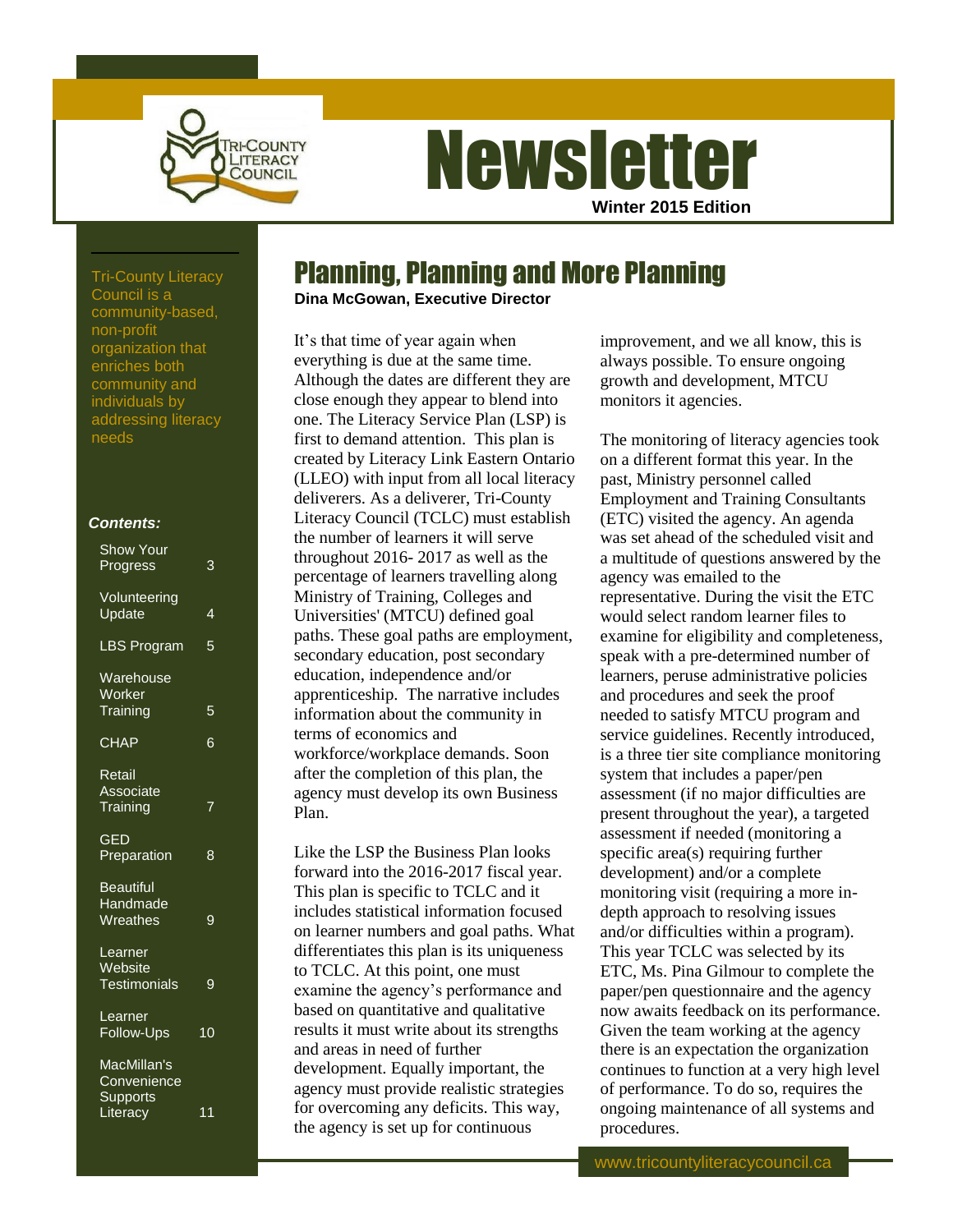# Newsletter **Page 2 of 11**

Tri-County Literacy Council offers FREE training programs (from Literacy Basic Skills to Occupational courses) in the environment that best suits your learning style and goals. We provide:

- One-on-One **Tutoring**
- Small Group Classroom

Courses are offered at various times of the year, depending on labour conditions and learner needs.

Visit our website regularly; to learn about the latest FREE courses being offered, or call 613-932-7161.

(Continued) As part of continuous improvement the agency recently created a document called Learner/Teacher Standards of Performance. This document outlines agency expectations around administrative and teaching requirements. As well, it expands on MTCU's "learner eligibility" criteria (age 19+, resident of Ontario, ability to demonstrate progress) by including attendance/behavioural requirements. This add-on limits graduation to individuals who have the hard and soft skills necessary for their chosen next step(s). It means that persons possessing an agency certificate of completion have "earned" the certificate by demonstrating all the requirements for completing a program of study. Further, it shows TCLC's commitment to providing quality programs and services.

Creating quality programs and services is a #1 priority for the agency. By examining the agency's levels of performance against commitments made in the LSP and business plans the agency can determine its strengths while identifying any weakness. In order to overcome any performance gaps the agency team meets to create a strategic plan. This year the plan includes commitments around training, tutor development, follow-up, EOIS-CaMS (MTCU database), networking, marketing and administration. Each team member is responsible for a section of the plan. Targets/proposed activities are specified

and checks to ensure commitment to the plan are made at Continuous Improvement Performance Management System (CIPMS) meetings. Creating benchmarks that are often time-specific can cause much stress, and therefore, it is important the team have opportunity for professional development combined with time for rest and fun. Literacy Link Eastern Ontario (LLEO) provides such an opportunity.

This year the regional network, LLEO, held a conference at The Glen House Resort in Gananoque. The conference was called Connecting Excellence and participants from across the region representing college, school board and community-based programs attended. All of TCLC's staff working in the MTCU program participated in a variety of worthwhile workshops. The conference concluded with an evening dedicated to an 80's theme followed by presentations to many outstanding leaders in literacy. Seldom does the staff at TCLC have time to talk among themselves about anything except literacy. They are just too busy. This conference provided the time, and in turn, staff returned to work feeling refreshed and ready to begin anew. Now, we head into December where we can enjoy "Everything Sweet". Hope to see you there.

| Learn the Lingo - Match the Acronym to its Meaning                                                                                               |                                                                                                                                                                                                                                                                                                   |
|--------------------------------------------------------------------------------------------------------------------------------------------------|---------------------------------------------------------------------------------------------------------------------------------------------------------------------------------------------------------------------------------------------------------------------------------------------------|
| <b>CIPMS</b><br>I SP<br>LLEO<br><b>MTCU</b><br><b>TCLC</b><br><b>ETC</b><br>Acronym                                                              | <b>Employment and Training Consultant</b><br><b>Tri-County Literacy Council</b><br>Word formed from initial letters of words<br>Continuous Improvement Performance Management System<br>Literacy Link Eastern Ontario<br>Literacy Service Plan<br>Ministry of Training, Colleges and Universities |
| Name the ETC connected with Tri-County Literacy Council:<br>Score any less than perfect - return to the Executive Director's article and reread! |                                                                                                                                                                                                                                                                                                   |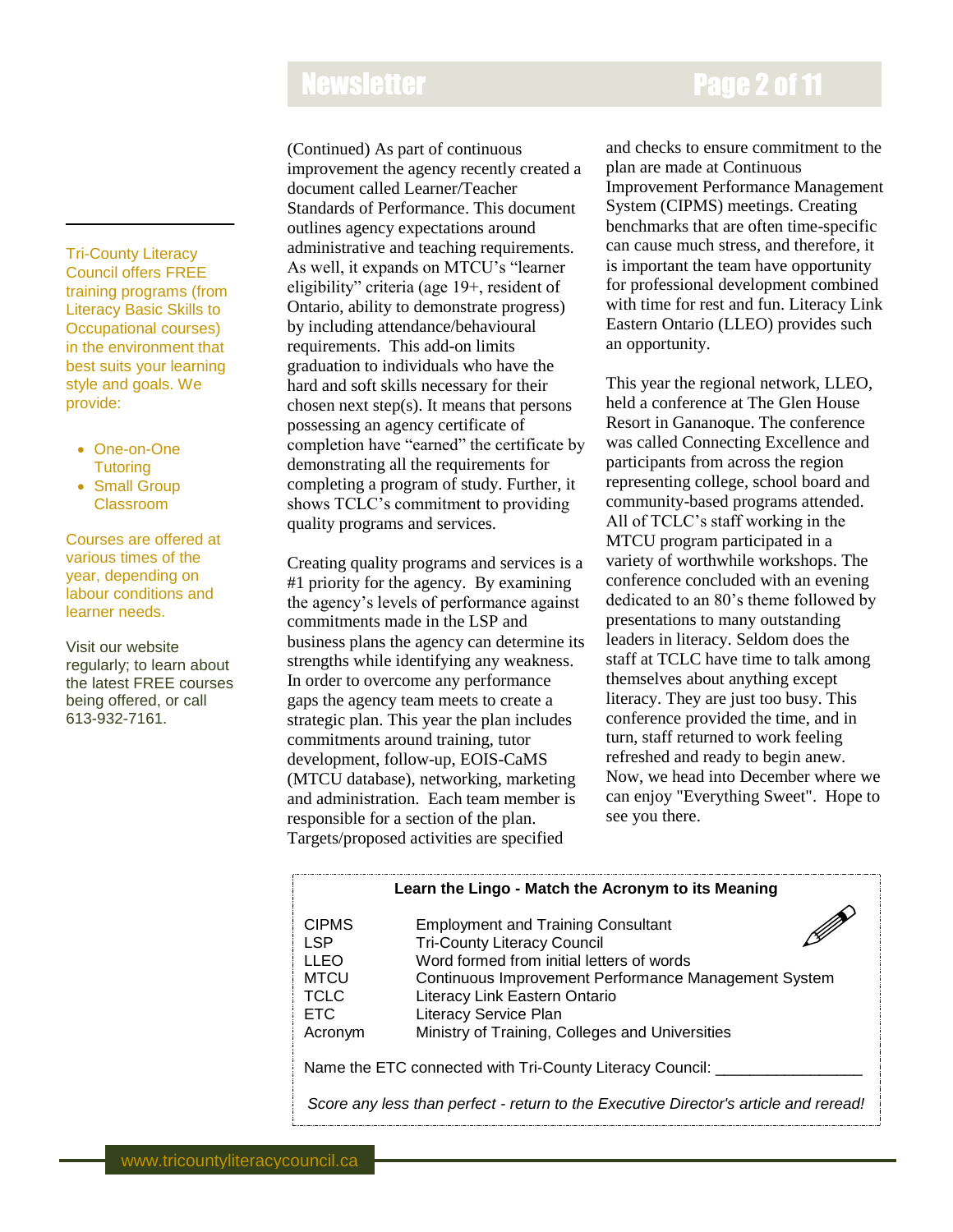## Show Your Progress - Do a Milestone!

**Carolyn Eva, Educational Assessor**

Milestone activities are important to our agency. If you are a learner at Tri-County Literacy Council and you have not completed a milestone in the last few months, now is a great time to come in and complete one.



A milestone is an opportunity for you to show what you have learned. Most milestones only take between 5 and 20 minutes to complete.

Milestones are goal-related assessment activities that learners complete to demonstrate their abilities in a certain area. They are intended to reflect the types of tasks learners will need to perform once they reach their goals. Milestones use:

- documents;
- texts;
- situations; and
- interactions drawn from employment, further education, and everyday life contexts as their starting point.

As such, learners show that they can perform tasks using material in ways they would outside literacy programs.

Since their introduction in 2012, milestones have been used in the Literacy and Basic Skills Program to monitor learner progress and to report this progress to the Ministry of Training Colleges and Universities (MTCU). Tri-County Literacy Council receives marks based on how many learners are completing milestones regularly; these marks impact our progress as an agency. As such, milestones are one of MTCU's indicators for the effectiveness of a literacy agency.

If the agency is not showing effectiveness this could impact funding, which in turn will impact the programs offered by Tri-County Literacy Council.

In order to maintain our high effectiveness rating we need all of our learners to complete milestones regularly. Doing so will ensure that we can track the progress you are making in our literacy programs and continue to offer high-interest quality programs at no cost to our learners.

# Returning to<br>school?

Call 613-932-7161 for a **FREE Educational Assessment** 

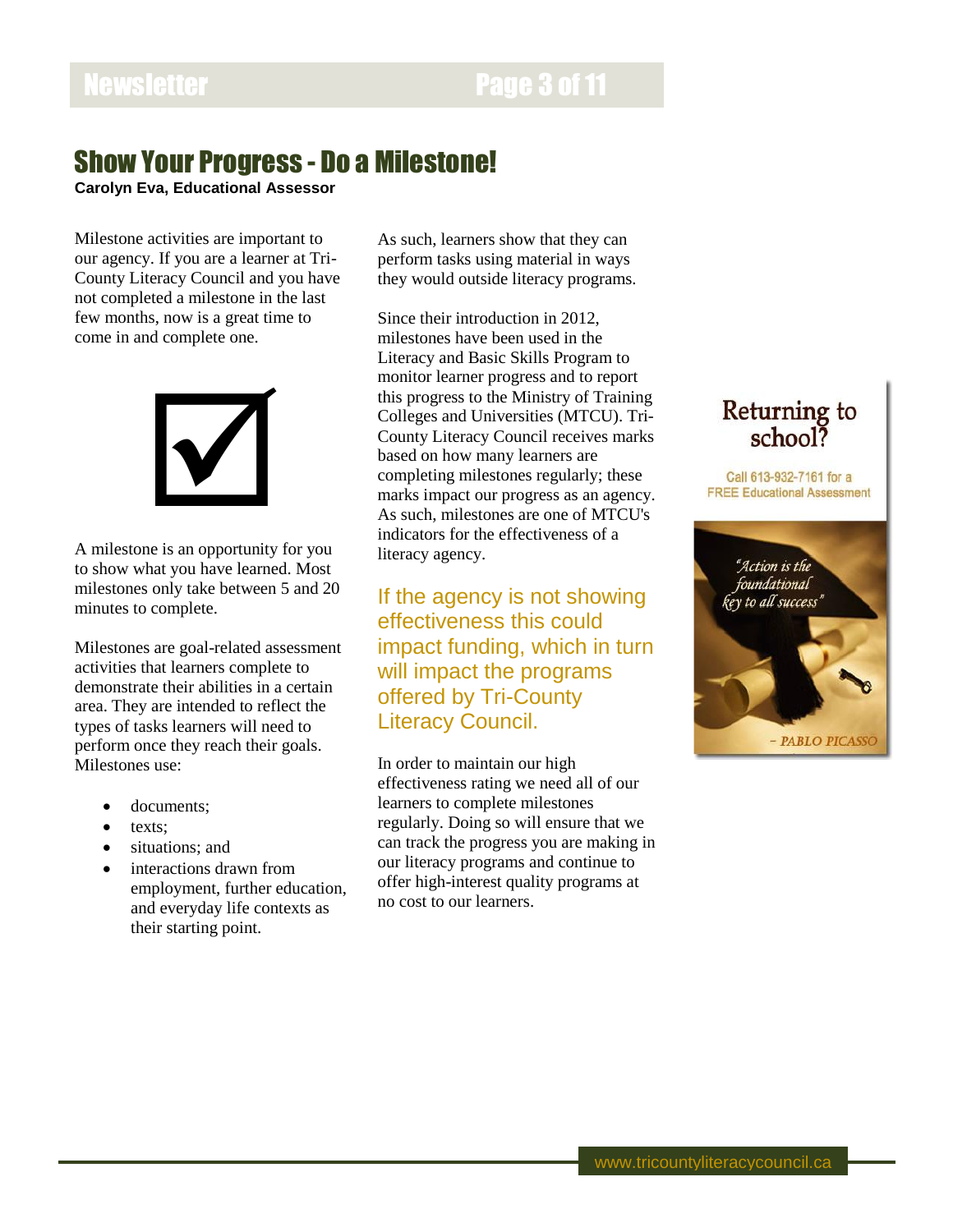## Newsletter **Newsletter Page 4 of 11**

## **Our Mandate**

Tri-County (Stormont, Dundas & Glengarry) Literacy Council is a community-based, non-profit organization. Our mandate is to enrich both our community and individuals by addressing literacy needs. To do this, we assess learners, help them set goals and provide necessary help in reading, writing, basic math, and computer skills. We recruit volunteers from the community to assist learners in meeting their personal, employment and social goals. This method of instruction can be one-on-one with a tutor, or in a small group. Our services are easily accessible and designed for ongoing growth and expansion. **Documenting** learning outcomes monitors progress.

## Volunteering Update

**Carol Anne Maloney, Coordinator of Volunteers**

I am happy to be back. Sometimes life requires resolve not to give up, determination to reach a goal, a positive attitude, and especially patience. In our fast pace world, we often mistakenly think everything should be instant. Much in life still requires much time. This is also true for many adults choosing to upgrade their basic literacy skills.

Volunteering can be a rewarding experience, but we realize it also has its challenges. According to a report by Volunteer Canada and Manual Life Financial titled "Bridging the Gap", volunteers' needs are changing. They discovered:

- Today's volunteers have goals;
- They are driven by results. They want to know their efforts are making a difference;
- They are mobile;
- They are self-directed;
- They have multiple interests; and
- They are often seeking short-term opportunities that use their skills.

Tri-County Literacy Council is very fortunate to have so many wonderful volunteers. They truly make a meaningful difference to our community, whether they are working with an adult to help them upgrade basic literacy skills, assisting children with homework, or in an administrative capacity.

We hope you will join us on Tuesday, December 15th.

Tri-County Literacy Council will be holding its annual Christmas Open House titled Everything Sweet from 1 p.m. to 3 p.m. "Bring a dessert, enjoy a dessert" and have the opportunity to meet other students and tutors.

Mrs. Claus will also be in attendance.

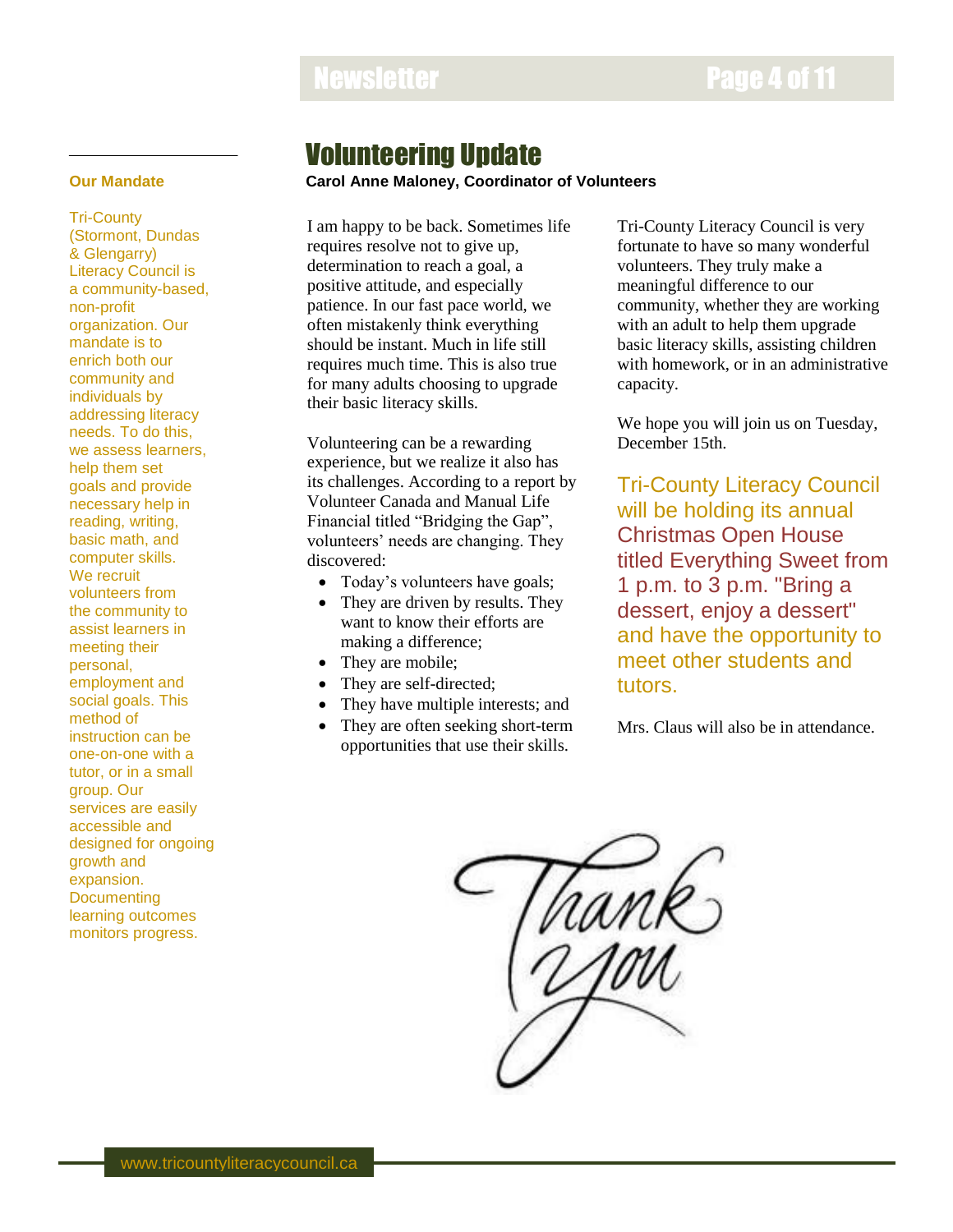## Literacy and Basic Skills (LBS) Program

**Nancy Pilote, Literacy Instructor**

The Literacy and Basic Skills (LBS) Program is an exciting and interesting program for adults who want to gain skills to enhance:

- employability;
- independence, or
- go on to further training.

Tri-County Literacy Council provides a program which focuses on improving essential or academic skills including:

- reading:
- writing; and
- math skills for daily life applications.

The students in this particular class are primarily focusing on their math skills, while reading and writing are secondary focal points.

These students have completed their portfolio updates, milestones, and reviews. The strategies used during these reviews help them progress and set them on track for the next stage of their learning.

They continue to enjoy reading in class, by utilizing free books from the external Trading Post Library (located in front of the agency).

## *"If a man is called to be a street sweeper, he should sweep streets as Michelangelo painted, Beethoven composed music, and Shakespeare wrote poetry. He should sweep streets so well that all the hosts of heaven and earth will pause and say, 'Here lived a great street sweeper who did his job well'."*

Martin Luther King Jr.

## Warehouse Worker/Material Handler Training

**Nancy Pilote, Literacy Instructor**

Tri-County Literacy Council is presently offering its 12th session of Warehouse Worker / Material Handler training. This course prepares learners for entry-level positions.

As warehouse workers play a vital role in day-today operations, they perform an array of functions which may include:

 accepting and processing incoming stock;

- picking and filling orders;
- packing and shipping orders; as well as
- managing and organizing.

Larger warehouses are more fast-paced. Workers are required to lift up to 50 pounds, walk or stand for most of the shift, wear protective equipment and steel-toed shoes.

The knowledge gained in this training course is based on the 9 Essential

Skills identified by the Government of Canada as necessary base skills for work, home or play. Classroom activities are based on the responsibilities of a Material Handler. Many of these include authentic workplace documents. This program also develops workplace literacy and numeracy skills, as well as transferable skills.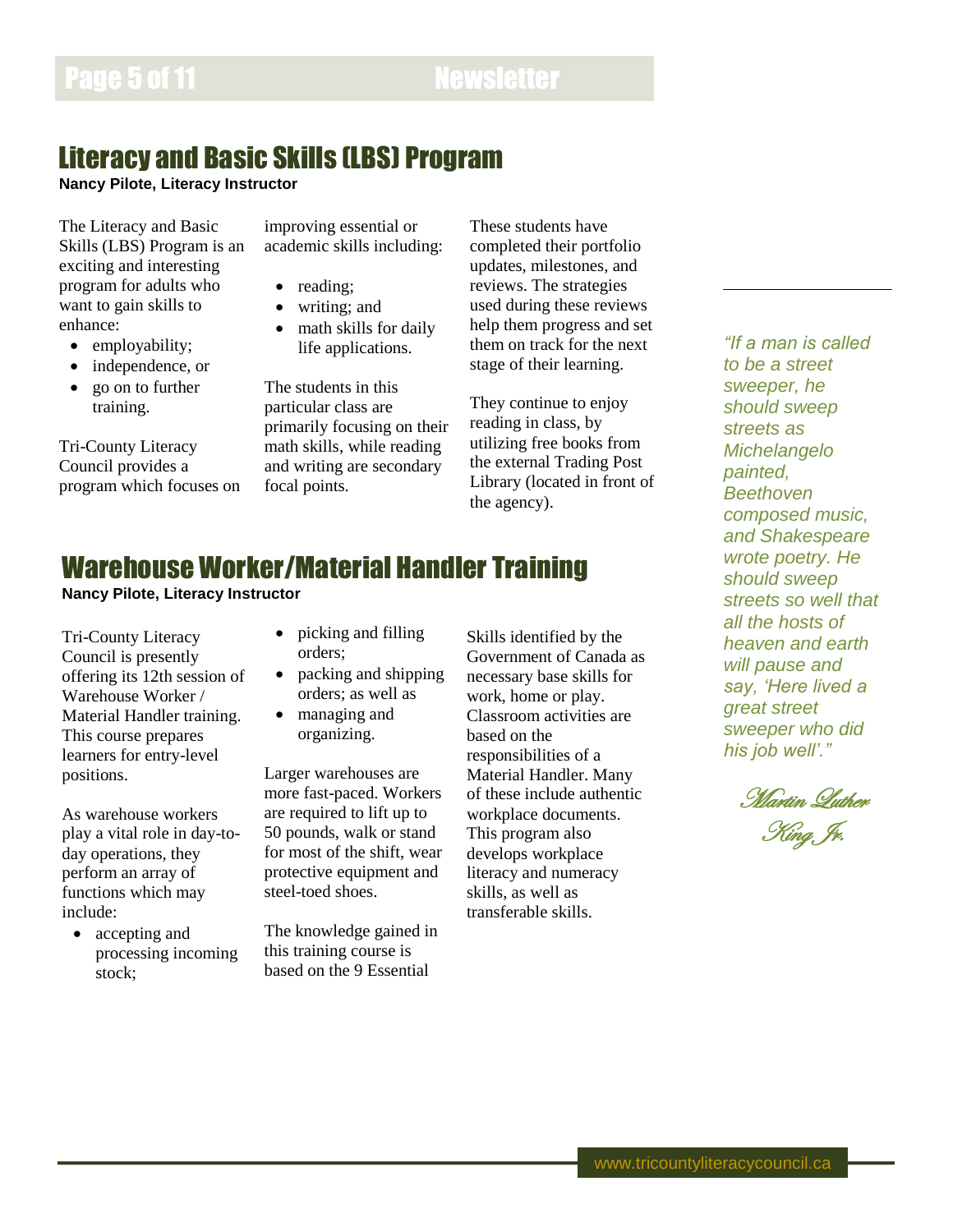## Newsletter **Page 6 of 11**

## C.H.A.P. 2015-2016

**Sayqa Akhtar, CHAP Coordinator Shawna Brassard, CHAP Facilitator**

Tri-County Literacy Council's (TCLC) Community Homework & After-School Program (CHAP) has embarked on a new year of learning, growth and fun, thanks to the funding of the Royal Bank of Canada's RBC After School Project). Currently 18 children are registered in this program - from kindergarten to grade 7.

This year CHAP will be exploring the theme of Community Citizenship. This entails working with a variety of agencies and schools in the SD&G area and learning about the importance of being active and involved.

TCLC has partnered with Holiday Cheer Mission, a local non-profit initiative aimed at bringing joy to the elderly. The children from CHAP are spending time making holiday cards which will be added to the Christmas baskets put together by the volunteers from Holiday Cheer.



These carefully prepared baskets will be delivered to various Cornwall seniors during the holiday season. This outreach project will not only allow CHAP to become involved with the community, it will also give students the opportunity to see for themselves

how the smallest act of kindness can make a difference.

This year, CHAP has also been taking advantage of the beautiful fall weather by promoting outdoor physical activity.



The children have been enjoying skipping rope, playing ball, and jumping in the leaves. This has also allowed them to explore and understand weather and seasonal changes by focusing on weather themed concepts and learning activities. Some of these include making leaf art, exploring questions such as why leaves change colors, and predicting the week's weather forecast. As the winter months approach, CHAP will continue taking advantage of any learning opportunities and activities that the colder weather provides.

## **Tri-County Literacy Council Board of Directors**

Carol Potts, **Chairperson** 

Shirley Fraser, **Treasurer** 

Catherine Levac, **Secretary** 

Angus Kelly, Property Manager

Barbara Petepiece, Member at Large

Dina McGowan, Executive Director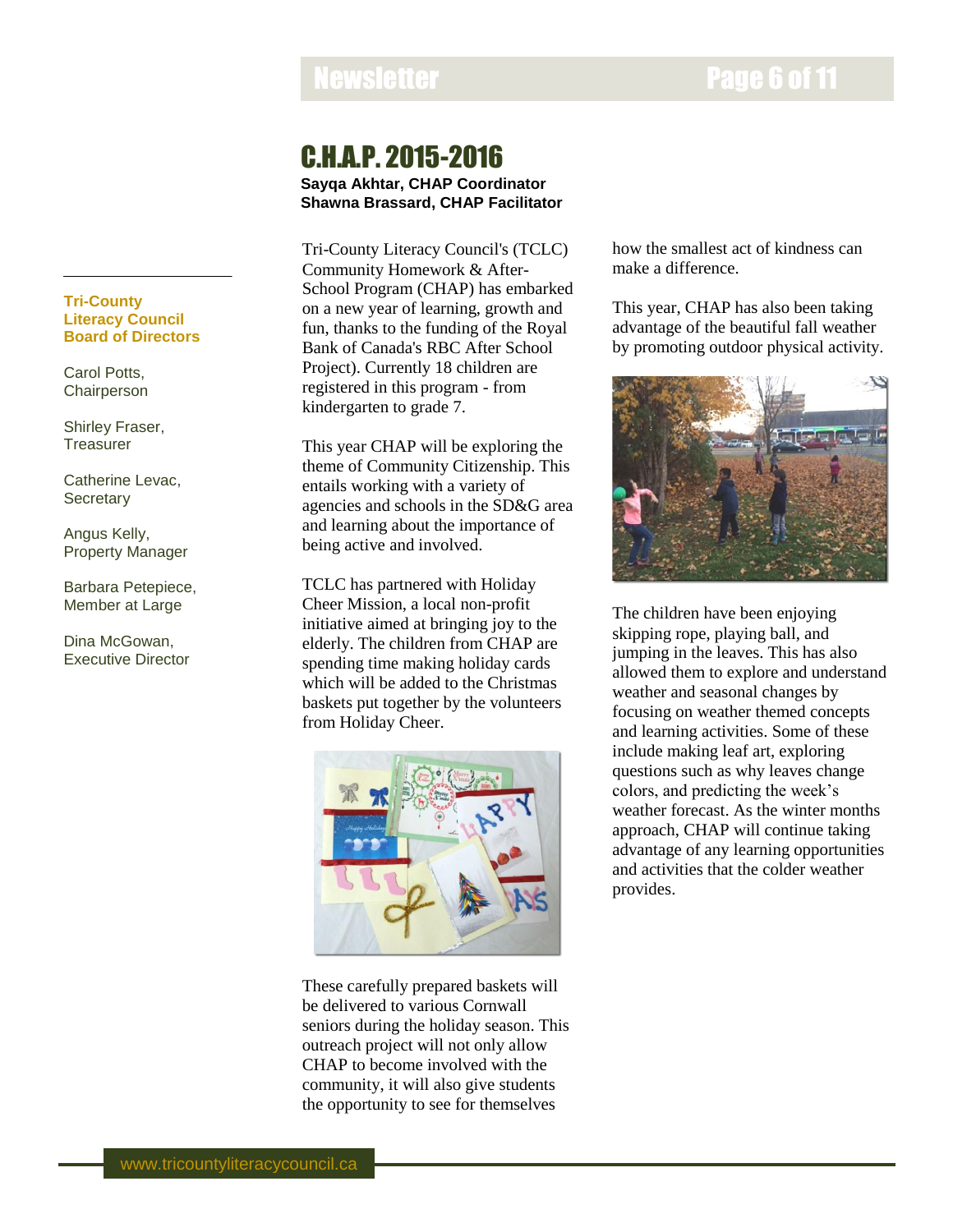# Page 7 of 11 Newsletter

Customer Service Quality Statements

## Retail Associate Training

## **Danielle Bray, Business Development Coordinator & Literacy Instructor**

On November 12, 2015, participants of Tri-County Literacy Council's 8-week Retail Associate program received their well-earned certification based on Essential Skills. As part of this job readiness training, participants also earned a Worker Health & Safety Awareness certificate of completion. The importance of creating positive client experiences in order to establish repeat business crucial to a company's success was also learned. In addition, learners performed a 4-step sales program fundamental for meeting sales goals, as part of a group project designed for team playing. Course topics included:

- The World of Retail
- Customer Service
- Professionalism
- Dealing with Difficult Clients
- Tools of the Trade
- Store Procedures
- Retail Math
- Volunteering
- Hidden Job Market
- Practice Interview

A site visit to Value Village enabled learners to experience a different kind of retail operation in action, as manager Tracy Juneau explained the operational flow, as well at the culture of the company. Guest speakers Josh Primeau of Gamestop (Cornwall Square) and Amanda Cooper of Wireless Wave (Cornwall Square) generously gave of their time to share their knowledge and expertise, as well as extend learners' networking efforts. Job links with local retailers Giant Tiger, Wine Rack, and Foot Locker were also made, as these course partners accepted qualified graduates' resumes.

It was a pleasure to teach this very dedicated and social group - well-suited to the world of retail. Congratulations!



Pictured (back row): Shirley Plumadore, Susan Thibedeau, Tracey Jesso Pictured (front row): Danielle Bray (instructor), Marguerite MacKay, Sherynn Chrysler





**WE HELP ADULTS**

- 1. Our literacy agency fosters a culture of Customer Service
- 2. Our literacy agency provides a learnercentered, quality learning environment
- 3. Our literacy agency provides initial and ongoing support to learners
- 4. Our literacy agency honours the privacy of its customers
- 5. Our literacy agency values respect, inclusion and accessibility
- 6. Our literacy agency knows who its key customers are and actively solicits their feedback
- 7. Our literacy agency seeks to regularly improve its Customer Service practices
- 8. Our literacy agency has a formal customer complaint and resolution process and encourages customers' compliments
- 9. Our literacy agency is actively involved in the community to ensure effective referrals and service coordination
- 10.Our literacy agency has effective communication practices that reflect its commitment to excellent Customer **Service**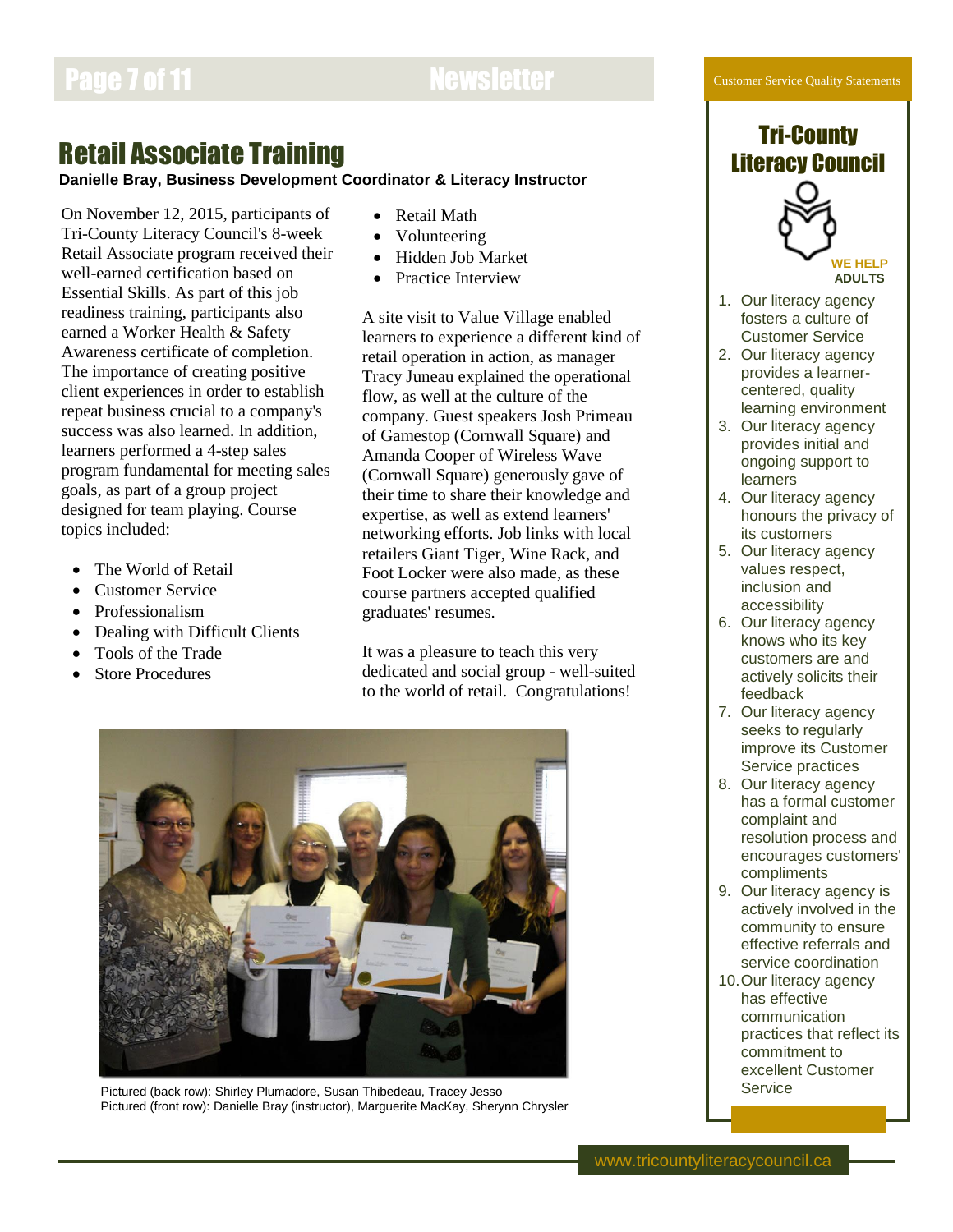# Newsletter **Newsletter** Page 8 of 11

## G.E.D. Preparation

**Eric Heward**

**Information Management Systems Coordinator & Literacy Instructor**

Essential Skills are the skills people need for work, learning, and life. They provide the foundation for learning all other skills and are the cornerstone of lifelong learning.

### There are 9 Essential Skills:

- 1. Reading
- 2. Document Use
- 3. Numeracy
- 4. Writing
- 5. Oral Communication
- 6. Working with **Others**
- 7. Thinking
- 8. Computer Use
- 9. Continuous Learning

Tri-County Literacy Council is pleased to announce that it is now offering a General Educational Development (GED) Preparation course. The purpose of the course is to offer our learners the opportunity to upgrade their academic skills in order to prepare for the GED test and attain their grade 12 equivalency certificate. Learners receive assistance in all the subjects covered in the GED test (math, writing, reading, science, and social studies), as well as instruction on the rules, policies, and effective strategies involved in taking the test.



G.E.D. Preparation learners pictured left to right: John Susko, Mary Beth Cowan, Roxanne Peters, and Greg Mooney

Although the GED test is not as wellknown an option as it is in the United States, the GED test offers learners a

unique opportunity to receive their grade 12 diploma at their own pace in an environment of their choosing. Learners can take as much time as they need to build their academic skills and confidence to take the test. However, even with these benefits, learners can feel overwhelmed by the amount of academic content and the different rules and policies regarding the test. How the test is graded can also overwhelm unprepared test takers.

Tri-County Literacy Council aims to address such issues surrounding the test by offering learners an environment in which to study the GED content and develop effective test-taking strategies. Discussions on the different rules, policies, and procedures also help learners manage all other stressors involved with taking the GED test. Studying for the GED test involves a significant amount of time to build the knowledge and confidence necessary to take the test. The GED Preparation course will provide the right environment to facilitate success in the GED test.

If you are interested in participating in this course, please contact Tri-County Literacy Council to register.

# G.E.L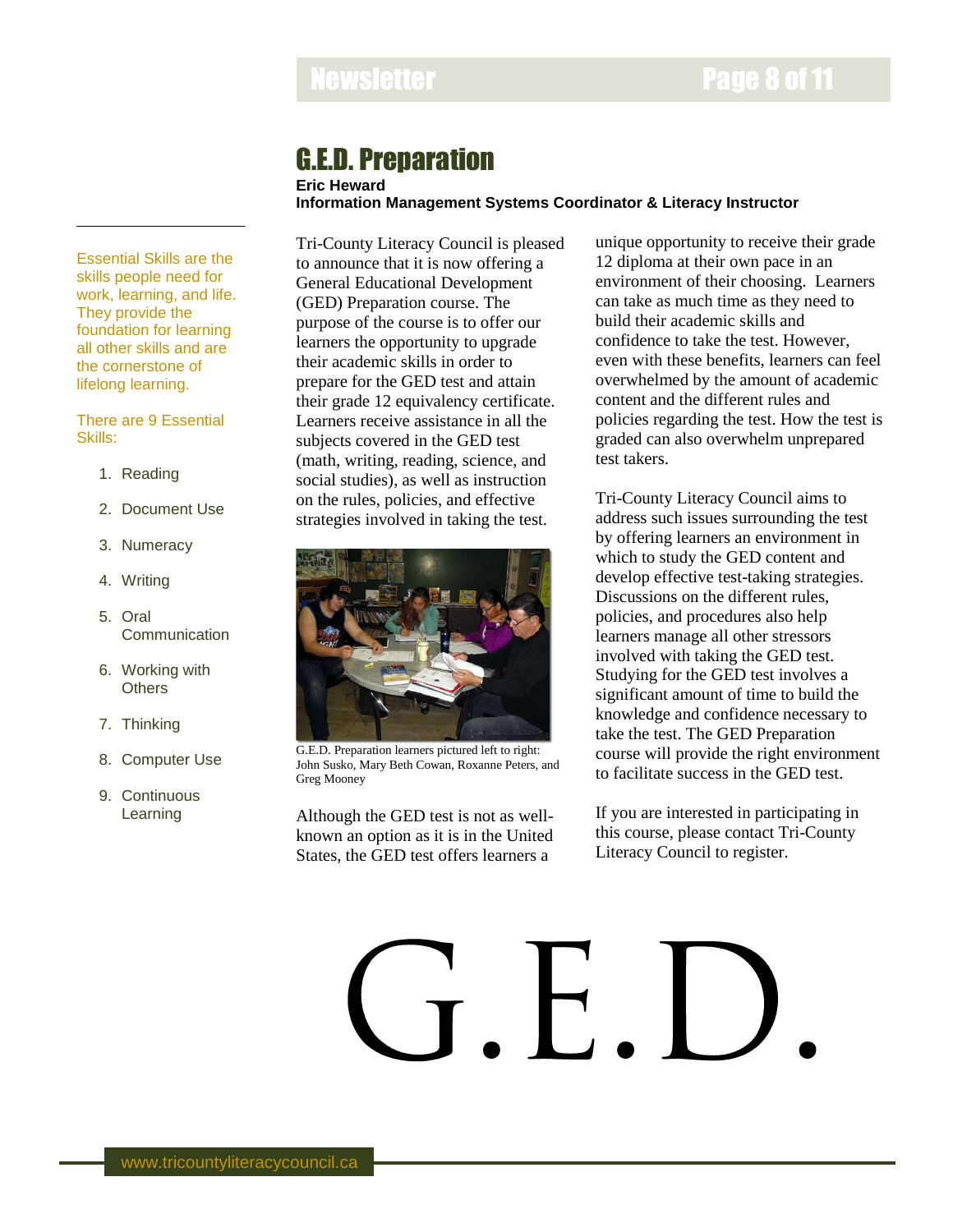## Newsletter **Page 9 of 11**

## Beautiful Handmade Wreathes - Just in time for Christmas!

**Community Homework & After-School Program (CHAP)**

The Community Homework & After-School Program is selling handmade paper wreathes. This fundraiser is to help offset expenses not covered by the program's grant. Large wreathes (2 feet/61 cm round) are \$15 and small wreathes (1.5 feet/46 cm round) are \$10. Requests for colour preferences may also be made. The deadline to order these wreathes is December 14th, 2015. Please contact the CHAP staff at 613-932-7161 for more information.



## Learner Website Testimonials

**Danielle Bray, Business Development Coordinator & Literacy Instructor**

As Tri-County Literacy Council (TCLC) enhances its website, at this time we are seeking past students willing to share their learning experience in the form of a written or audio testimonial. This validation greatly encourages those hesitant to contact the agency and take advantage of the free basic literacy skills upgrading and occupational training offered. As such, TCLC's website now includes past learner testimonials on each occupational training Web page. Potential future learners can read about past learners' real experiences regarding training, instructors or the agency itself.

If you are a past TCLC learner, you can make a difference by promoting literacy within our community and encouraging those in need to reach for a better life by taking that first step and contacting us. Send us your testimonial by filling out our onlin[e Testimonial Form](https://tricountyliteracycouncil.wordpress.com/contact/testimonials/) (under the Contact tab of our website at [www.tricountyliteracycouncil.ca\)](http://www.tricountyliteracycouncil.ca/) or calling 613-932-7161 to schedule an audio testimonial recording session.

#### Tri-County Literacy Council Staff Members

Dina McGowan, Executive Director

Carolyn Eva, Literacy Assessor

Eric Heward, Information Management **Systems** 

Carol Anne Maloney, Coordinator of Volunteers

Danielle Bray, Business Development **Coordinator** 

Nancy Pilote, Literacy Trainer

Ruth Laplante, Bookkeeper

Sayqa Akhtar, CHAP Coordinator

Shawna Brassard, CHAP Facilitator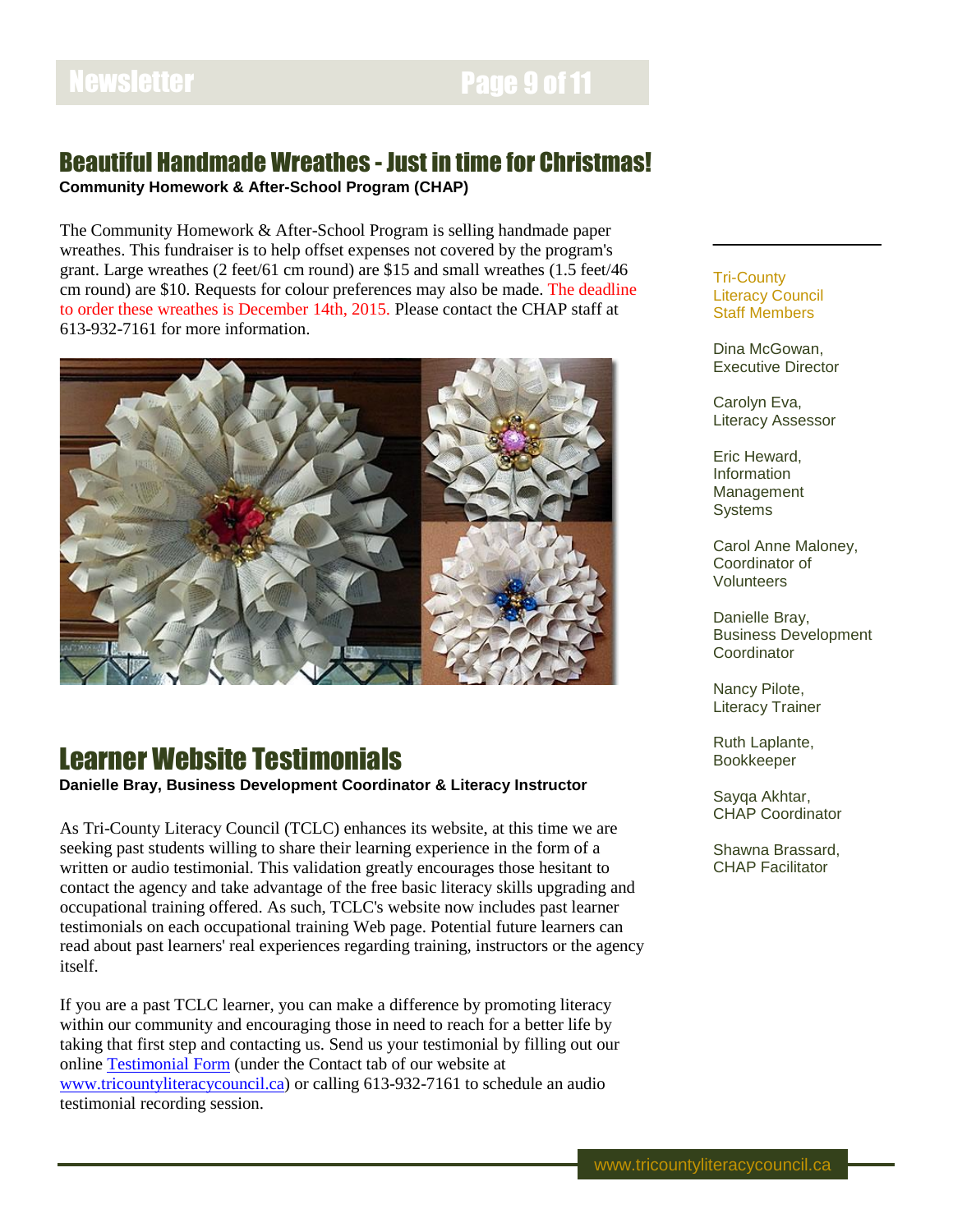## Learner Follow-Ups

**Eric Heward**

**Information Management Systems Coordinator & Literacy Instructor**



### **Sponsor a Book**

If you would like us to purchase a book or a resource in memory of someone, or as a special gift like a birthday or retirement, we will place a nameplate in the book. It will read that you donated it and include the name of your chosen person.

The book will be placed in our Lending Library.

As well as, giving a gift to your friend, you will be giving the gift of literacy to a learner.

Winter is a season that normally signals change. We start every New Year making a resolution to change some aspect of our life. These resolutions often take the form of a new job, plan, or even an address. Change is often a great thing, and it rarely happens overnight. That is one of the primary reasons Tri-County Literacy Council (TCLC) conducts follow-ups on its learners at the 3-, 6-, and 12-month period after they leave the agency. We at TCLC are always interested in how things change for our learners once they exit our programs.

It is always great to hear of the positive changes our learners made after leaving our agency. The follow-ups we conduct often highlight these changes. They might have found a job related to their goal, entered into a training program in their desired field, or simply feel more confident in working with new technologies. It is important that we track these changes, not only to fulfill the requirements to receive funding, but to better assist our learners in meeting their goals.

If any of our learners, past or present, would like to report any changes that

have occurred after leaving our agency, please feel free to contact us to conduct a follow-up. Completing follow-ups with us allows the agency to see the positive changes in your life or to help make new resolutions as we move into the New Year. Made any changes to your address or contact information? Please contact us of any of these changes, as we enjoy keeping in touch with our former learners.

Tri-County Literacy Council is also happy to report a new change to our follow-up tracking systems. We have updated our systems to track follow-up outcomes based on the courses offered in the agency. Tracking the outcomes by course allows the agency to track the progress of learners from specific courses and to observe outcome patterns to stay ahead of current occupational trends.

Have a safe and happy Holiday Season and a happy New Year!

**in Looking for a gift idea? Give** the Gift of Literacy in someone's name. All gifts are tax deductible.